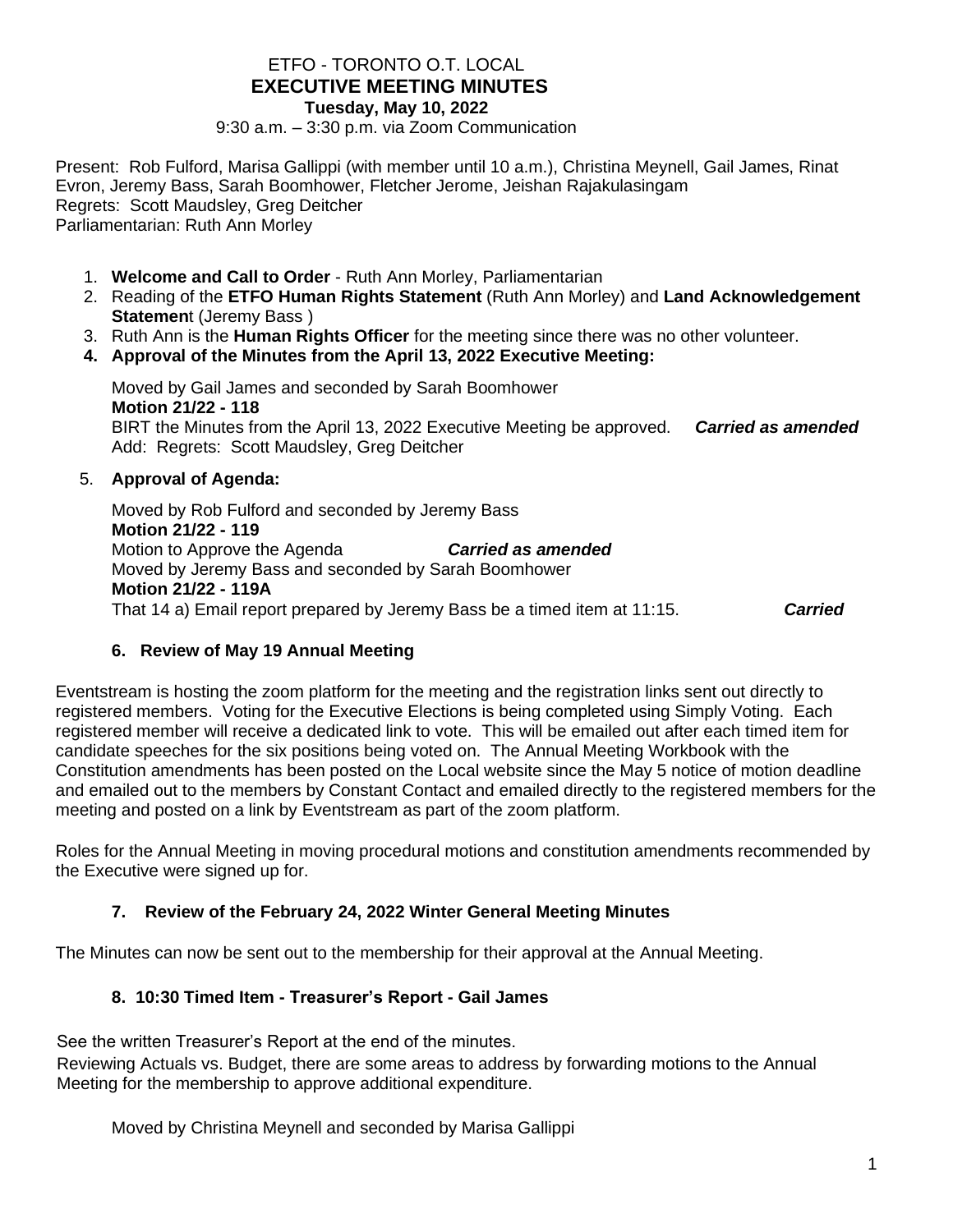# **Motion 21/22 - 120**

BIRT that the executive recommend that budget line 637 be over spent by up to \$10,000 for the 2021-2022 PL remaining application up until May 2. *Carried*

### **Health Break 11:00 - 11:15 a.m.**

### **9. Timed Item - Email report prepared by Jeremy Bass**

Jeremy reviewed the report he prepared for the January Executive Meeting. The Executive discussed privacy, storage space, ability to import contacts, using July 1, 2022 as the changeover date, ease of using with and by the members, and a transition period for moving away from ICA.

Moved by Jeremy Bass and seconded by Jeishan Rajakulasingam **Motion 21/22 - 121** BIRT the Toronto OT Local switched to GMX email for the Executive on the date in 2022 when the new Executive takes office and that ICA would be maintained for a transition period until the end of September 2022.

Moved by Fletcher Jerome and seconded by Marisa Gallippi

### **Motion 21/22 - 121A**

Amend "GMX" to read: "Protonmail"

Moved by Jeishan Rajakulasingam and seconded by Marisa Gallippi

#### **Motion 21/22 - 121AA**

Amend the amendment change "Protonmail" to read: "paid gmail" *Carried*

#### *Main motion carried as amended:*

BIRT the Toronto OT Local switched to **paid gmail** email for the Executive on the date in 2022 when the new Executive takes office and that ICA would be maintained for a transition period until the end of September 2022.

### **Return to Treasurer's Report (con't from Item 8)**

The financial motion from the Winter General Meeting for 640 Release time daily was tabled due to a timed item and will be brought forward again at the Annual Meeting.

Moved by Gail James and seconded by Rob Fulford

### **Motion 21/22 - 122**

BIRT the Executive recommends to the Annual meeting that budget line 600 Accounting be over spent by \$12,000. *Carried*

Moved by Gail James and seconded by Marisa Gallippi

#### **Motion 21/22 - 123**

BIRT the Executive recommends to the Annual Meeting that budget line 625 Meetings - Monthly Executive be over spent by \$3000. *Carried*

Moved by Gail James and seconded by Jeishan Rajakulasingam

### **Motion 21/22 - 124**

BIRT the Executive recommends to the Annual Meeting that budget line 621 - Meetings - Local AM be over spent by \$10,000. *Carried*

Moved by Gail James and seconded by Marisa Gallippi

#### **Motion 21/22 - 125**

BIRT the Executive recommends to the Annual Meeting that budget line 626 - Meetings - Other be overspent by \$10,0000. *Carried*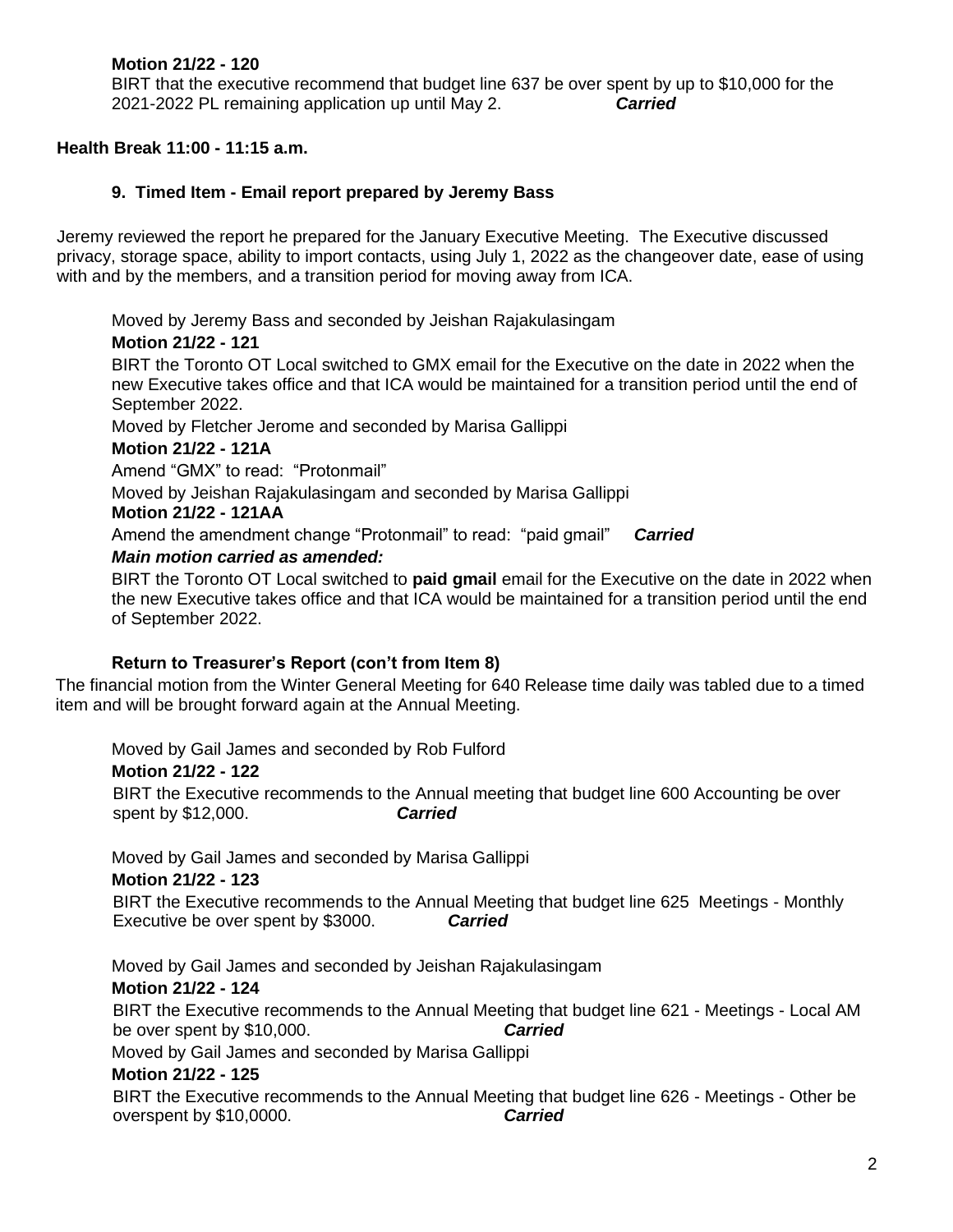# **10. Executive Motions**

Moved by Rob Fulford and seconded by Fletcher Jerome

# **Motion 21/22 - 126**

BIRT the Local endorse the following ETFO member candidates in Toronto ridings for the June 2 provincial election: 1) Mara-Elena Nagy, NDP, Don Valley East, 2) Felicia Samuel, NDP, Scarborough-Rouge Park. **Carried as amended**

# **Motion 21/22 - 126A1**

Moved by Sarah Boomhower and seconded by Gail James

Amend with the addition of: and also endorce education supporter Doly Begum, NDP, Scarborough South-West. *Carried*

Moved by Jeishan Rajakulasingam and seconded by Sarah Boomhower

### **Motion 21/22 - 126A2**

Amend with the addition of: and that the endorsements are posted on the Local website with the link to the candidate's profile. *Carried*

Moved by Rob Fulford and seconded by Fletcher Jerome

### **Motion 21/22 - 127**

BIRT Otto Weavers be designated the ETFO Toronto OT Local's Health and Safety Representative for the Sept. 1, 2020 - Aug. 31, 2022 term as per the local constitution Article 6.3.2. *Carried*

Moved by Gail James and seconded by Jeishan Rajakulasingam

# **Motion 21/22 - 128**

BIRT that members Renee Massop, Sharon Brown and Cristina Decanso be approved to serve as delegates/alternates to the ETFO Annual Meeting. *Carried*

Moved by Gail James and seconded by Jeishan Rajakulsingam

# **Motion 21/22 - 129**

BIRT that the remaining funds in budget line 603 - Children's Charities for 2021-2022 be equally divided and donations made to Justice for Children and Youth and Youth Association for Academics, Athletics and Character Education registered charities. *Carried*

Moved by Jeremy Bass and seconded by Christina Meynell

# **Motion 21/22 - 129T**

Move to table Motion 21/22 - 129 until the financial statements are reviewed. *Lost*

Moved by Gail James and Seconded by Jeishan Rajakulasingam

### **Motion 21/22 - 130**

BIRT the Policy and Procedure Committee be charged with writing a procedure for attendance at Executive Meetings and payment / honorarium with a student and report back to the Executive for the August Strategic Planning Executive Meeting. *Carried*

Moved by Christina Meynell and seconded by Gail James

# **Motion 21/22 - 131**

BIRT Otto Wevers be selected as the Local's TDSB JOHSC rep for the 2022-2024 term, as per the Local's Constitution 6.3.2 for a two year term. *Carried*

Moved by Fletcher Jerome and seconded by Marisa Gallippi **Motion 21/22 - 132**

BIRT Peter Lovell and Jennifer Kerwood be appointed to serve on the 2021-22 Constitution Committee and if they decline then Olive Creary-Satchell and Christine Pickering will be appointed in that order. *Carried*